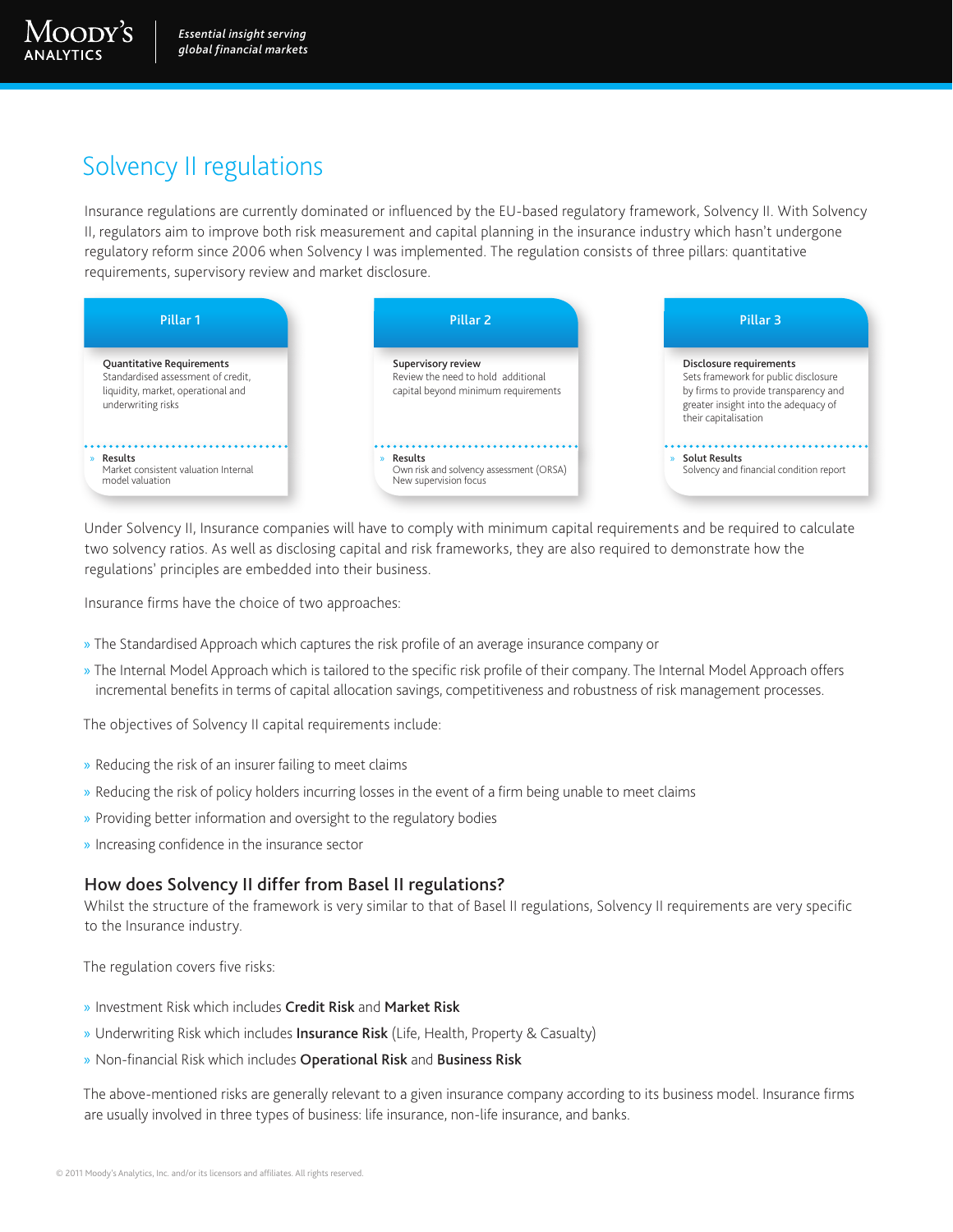#### Impact for insurance firms

Firstly, due to the scale of the changes, planning and preparation are of paramount importance. Firms need to have the right resources in place to support and deliver the changes.

Secondly, Solvency II places demands on firms to improve their risk management and governance frameworks. This implies needs for enhanced enterprise technology architecture, data management processes, business intelligence and analytics capabilities.

Thirdly, firms will also need to report more information, more frequently.

Finally, according to the industry press, the IT challenge is even greater than it was for banks when implementing Basel II as most insurance companies currently rely on outdated IT infrastructures and systems, including multiple data sources.

#### **Timeline**

The European insurance regulator IEOPA requires fully compliance by its members by 2013. Timelines may vary across countries.

| E.U. | Mexico <sup>*</sup> | Australia*                                      | Israel*                                         | U.S.                              | UK            | South Africa*                           | Japan* | China*        |
|------|---------------------|-------------------------------------------------|-------------------------------------------------|-----------------------------------|---------------|-----------------------------------------|--------|---------------|
| 2013 | 2011                | 2012<br>LUIL<br>the contract of the contract of | 2012<br>LUIL<br>the contract of the contract of | 2012<br>۱۵ دا<br>LU.<br>1 し ご し こ | 2012<br>LV I- | 2014<br>the contract of the contract of | 2015   | 2015<br>ZU 13 |

\* Countries implementing a similar regulation to Solvency II according to their own timeline

#### References you can leverage

BNP Paribas Assurance in France (2010) and AXA MPS in Italy (2010) are customers of Fermat Solvency II.

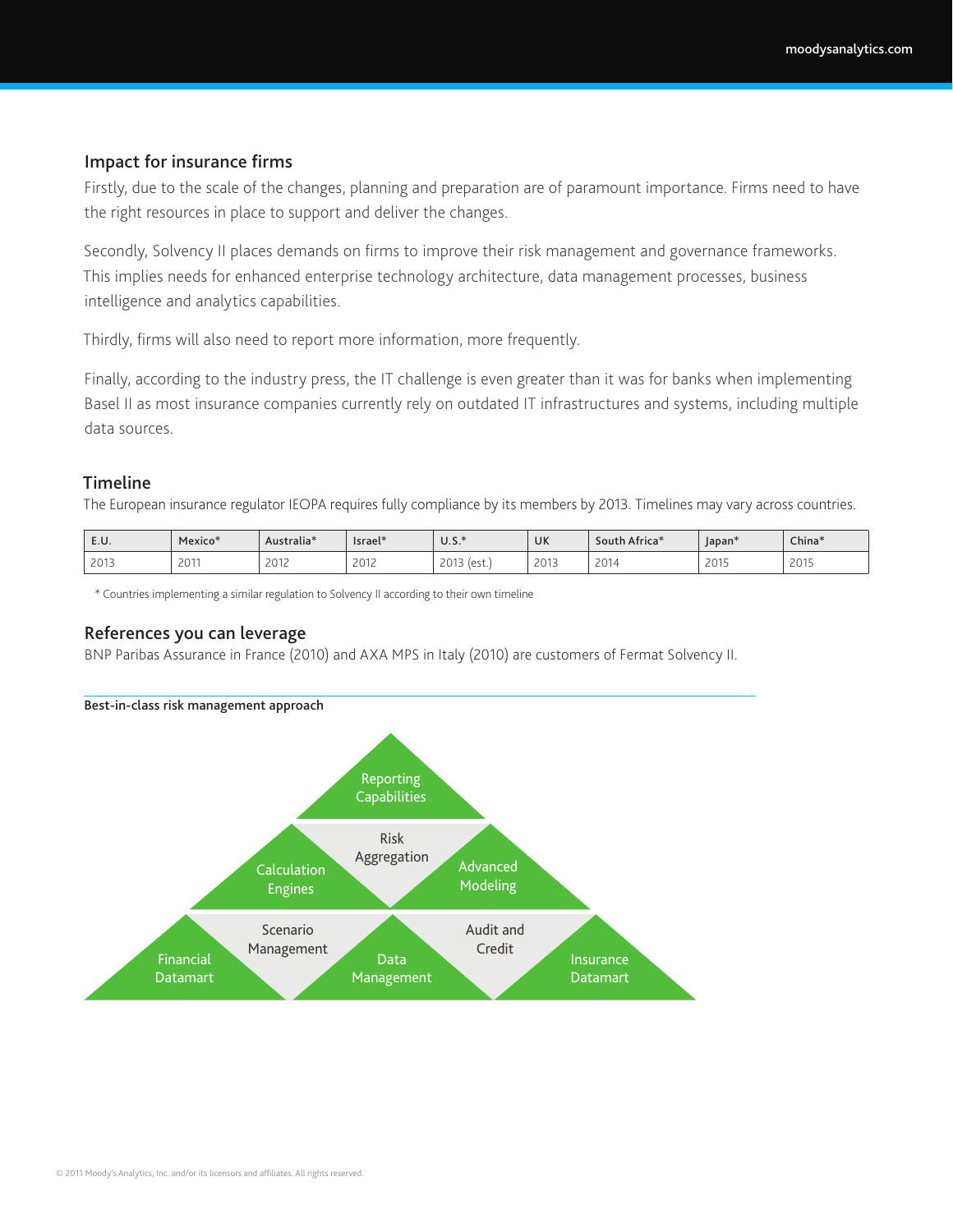